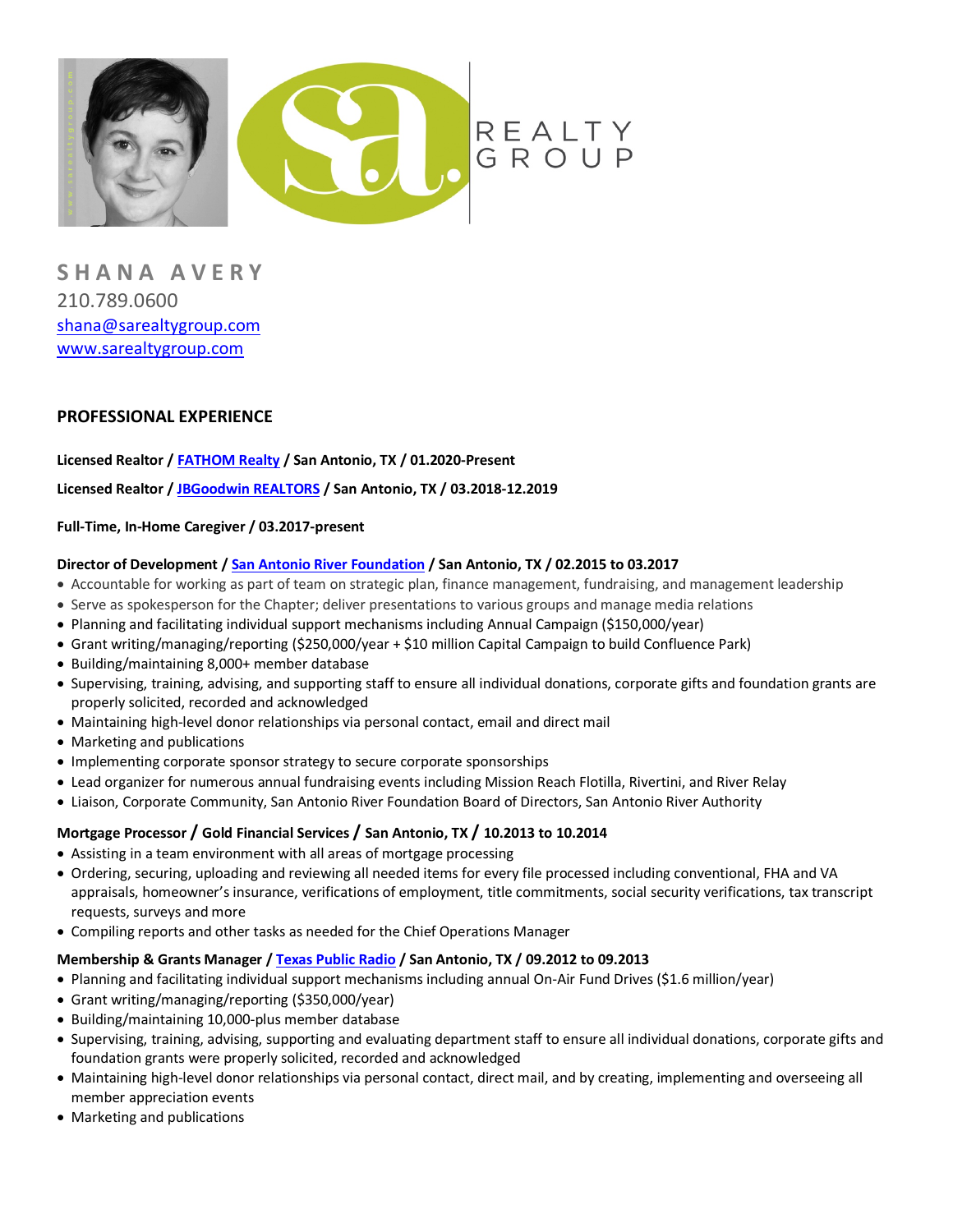

# **Corporate Relations Associate / Texas Public Radio / San Antonio, TX / 02.2007 to 08.2012**

- Marketing and publications
- Securing corporate sponsorships
- Securing, managing and maintaining underwriting contracts with various corporate entities throughout San Antonio including Valero, H-E-B, Frost Bank and numerous others (average accounts growth 16% per year); copy writing/editing all clients' on-air messaging
- Lead Texas Public Radio organizer for *AccessAbility Fest*, which incorporated a committee of 10-15 area non-profit leaders and attracted approximately 100 Exhibitors and over 4500 individual participants in 2012; lead organizer/facilitator on numerous additional large and small-scale events each year

## **Executive Director & Studio 4FM Director / Martinez Street Women's Center / San Antonio, TX / 09.2000 to 01.2007**

- Increased and diversified grants income each year, including establishing EPA, Americorps\*VISTA, and Jesuit Volunteer Corps contracts
- Oversaw 400% increase in client outreach, from 3000 clients/year to over 12,000 clients/year
- Initiated and chaired annual fundraiser, netting \$25,000 in third year
- Managed and oversaw twelve-member staff; planned, organized and facilitated board and committee meetings; instituted significant agency bylaws revision and personnel policy implementation
- Planned and facilitated all after school and summer programming for 10 to 14-year-old inner city girls; increased clients reached by 1900%, from fifteen to approximately 300 girls/year
- Significantly increased number of contracted and volunteer commitments from area artists and professionals; significantly reduced program costs by building extensive collaborative base of volunteers and partnering agencies

## **Membership Development Executive / Girl Scouts of Southwest Texas / San Antonio, TX / 06.1998 to 08.2000**

- Aggressively recruited, trained, placed, and managed volunteers for delivery of services across a four-county area
- Consistently maintained and increased recruitment numbers according to quarterly goals
- Implemented innovative approaches to program delivery including planning, organizing and facilitating youth events in traditionally underserved, low-income rural communities

## **Training & Outreach Specialist / Inner City Development & San Anto Cultural Arts / San Antonio, TX / 06.1996 to 05.1998**

- Recruited, trained and managed adult and youth participants for grass-roots inner city arts education program
- Managed volunteer-driven, student-run community newspaper, *El Placazo*, that is still used as a teaching tool in schools and prisons across the country
- Assisted with grant writing and funding procurement for special projects
- Assisted with organizing and planning of annual fundraiser

## **COMMUNITY INVOLVEMENT, VOLUNTEERISM**

- VP Marketing Communications, Assistance League San Antonio, 05/2019-Present
- Member, Assistance League San Antonio, 03/2018-Present
- Co-Organizer, AccessAbility Fest, 02/2007-08/2012
- Secretary, San Anto Cultural Arts Board of Directors , 04/2011-04/2012
- Secretary, Friends of Government Canyon State Natural Area Board of Directors , 06/2006-12/2010
- Co-Chair, Annie's List Celebrating Our Champions Luncheon, 2009
- Americorps \*VISTA, 06/1996-06/1998

## **COMPUTER SKILLS**

- All Primary Social Media Platforms
- Wix Web Development Software
- Constant Contact
- Microsoft Office Suite (Word, Excel,Power Point, Publisher, Outlook)
- MemSys Membership Fundraising Software
- ResultsPlus Fundraising Software
- Encompass360 Mortgage Management System